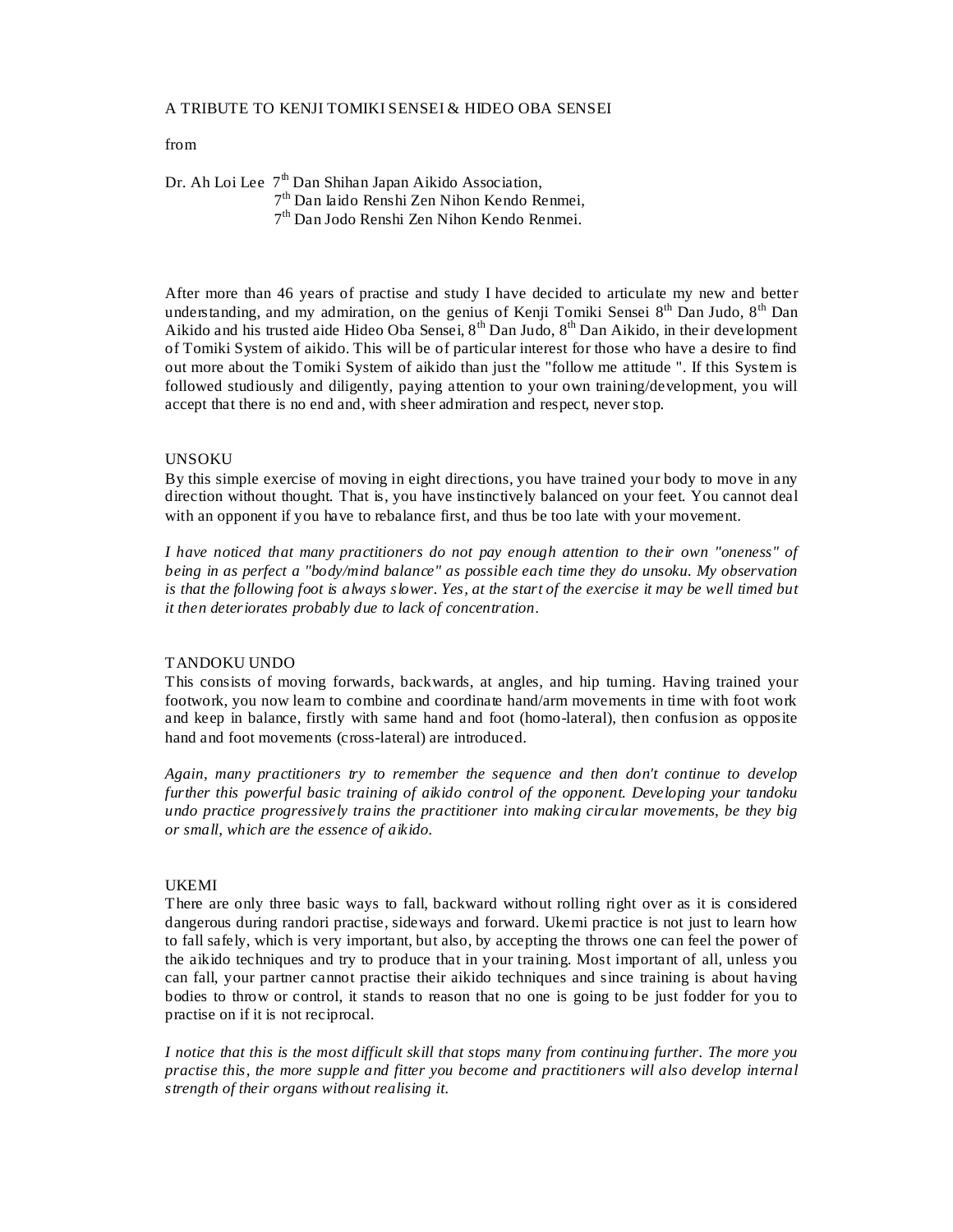### RANDORI-NO-KATA

As the name implies, this is the basic foundation for *randori,* a kind of free practice without set techniques or sequence. The randori-no-kata of 17 techniques has been subdivided into:

- 5 Atemi waza,
- 5 Kansetsu waza,
- 4 Tekubi waza,
- 3 Otoshi waza.

The descriptive names help to focus on the intent of the techniques.

Atemi implies a hit or strike but since we are practising aikido (harmony with your opponent) the hitting/slamming/punching is replaced with a controlled contact push/throwing feeling. This is extremely difficult to achieve. Atemi-waza throw someone on their back, either by a frontal, sideways or rear application of technique on uke. Without first controlling uke, by catching their hands, it is extremely difficult to apply technique, especially when they are attacking forwards and if your timing is out obviously with avoidance (tai sabaki), you will meet their incoming power and obviously get stopped in your tracks, unless you are bigger.

*Timing the opponent's footwork is of the essence here. When the opponent's front foot lands the throw happens at that split second before they can use the other foot to regain balance. Obviously the angle of your attack also matters.*

Kansetsu waza are techniques applied to, or use the leverage, of the joints. There are hiji-waza or elbow techniques and tekubi-waza or wrist techniques. If you only remember this point you will come a long way as the techniques teach you how to control the opponent via the elbow joint.

*Tekubi-waza are particularly useful when your opponent is bigger and stronger as this is their weakest part.*

*I have noticed that not many really understand the finer and subtle points and replace with strength.*

Otoshi means to throw down and the descriptive word for uke is floating so your opponent feels like flying through the air before landing.

*Such a difficult move but with a good partner and lots of training it is unstoppable and gives a wonderful feeling of disposing of the attacker effortlessly.*

As implied, this set of randori-no-kata was put together from the founder's own extensive training and profound knowledge of Judo and Aikido and his feeling that some form of free practice would enhance practitioners' ability in a free situation - i.e. not formalised and in consecutive order as with kata form.

*Again, not enough discipline has been put into this training method. After learning some or all of the randori-no-kata practitioners can practise kakarigeiko. This is a practice in which your partner allows you to put on any of the 17 techniques, then, gradually puts in some escapes if the technique is not applied well enough. This level of practice pushes you further to improve your application of technique and is called Hikitategeiko. Finally, we end up with Randori geiko in which you have to do techniques against an uncooperative partner, certainly the most difficult level of practice as you have to keep in mind not to damage your partner.*

*Eventually all 3 levels of practice should merge into 1 as you advance in mind and body togetherness.*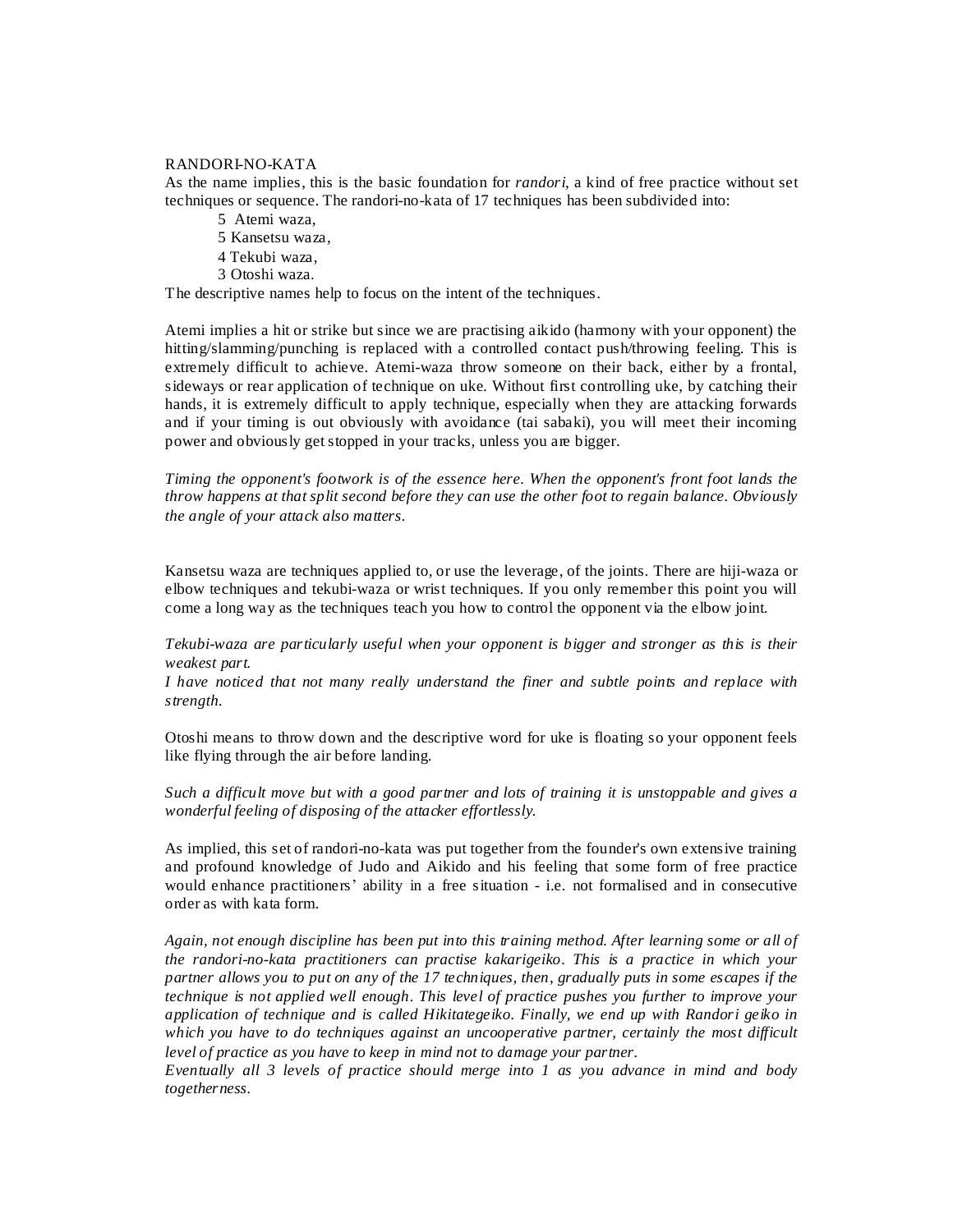*These forms of free practice should be varied so that one does not become stuck in training only against a "rubber knife" or equivalent sponge-like knife. It was never Tomiki Sensei's or Oba Sensei's intention that this form of free practise should stop with just the rubber knife which is often the case in some clubs.* 

*In randori practice too often brute force emerges and the lesson is not learned that one should try to harmonise with your partner's energy. At this stage it is a long way before you can even feel you have learned aikido. Competition is the final level of randori practice but is not the ultimate goal of training. In competition, technique is applied once only as opposed to repetitive training of a particular technique. Unfortunately because there is a winner and a loser in competition the importance of winning often seems to take over when both participants should see that it is only a game created to test our practice of aikido which includes control of mind as well as body.*

*A competition event also gives Tomiki Aikido practitioners (competitors and judges and supporters) an excuse to come from far and wide to meet and make friends by training together and learn from each other outside their normal dojo confines. The senior members which should include all 5th Dans and above should try to use this opportunity to exchange knowledge humbly and enjoy the training with someone different but with the same ideas. Again this chance is often missed due to focusing only on the competition.*

### KORYU NO KATA

The name means traditional or old style. These techniques have also been grouped into sets of kata. There are six koryu sets consisting of 16 to 50 forms to facilitate learning/remembering some of the original techniques as taught by Morhei Ueshiba Sensei, teacher to Tomiki and Oba Sensei.

*What I see is just learning the sequence of the kata and paying lip service for examination and competition purposes rather than continuing to study further and thus find the connection*  between randori and koryu forms. The underlying principles of practice and application of *randori and koryu forms are both the same. It is just that for safety, competitive randori is restricted to 17 forms, one type of attack, against only one armed attacker. This differs markedly to the varied forms in koryu.*

*The genius here is putting techniques into a set for an easier reminder and reinforcement of particular movements. It can be noted that some techniques are repeated in the different koryu sets. Also there is weapon work in the koryu which gives the aikidoka some historical link to Japanese Budo and maybe stimulate some to take up other Japanese Budo, particularly weapons work. This would certainly inspire aikidoka to keep training long past their youthful randori days.* 

Since starting Iaido and Jodo in 1981 and having continued to practise and study these arts, I suddenly realise how much the Zen Nihon Kendo Renmei (ZNKR) has in common with Tomiki Sensei's aikido system of training. All three, aikido, iaido and jodo, have the equivalent of very basic training on which standards are set:

Randori No Kata (17 forms), ZNKR Iaido Seitei Kata (12 forms), ZNKR Jodo Seitei Kata (12 forms).

Then all three have their koryu which keeps the traditional knowledge and thus furthers the depth of each respective budo. In the case of Iaido this koryu section enables the different schools to maintain their original lineage such as Muso Shinden Ryu and Muso Jikkiden Ryu (the 2 largest following and by implication the most varied as it depends on the headmster's style being passed down) plus several other schools (Ryu Ha) such as Shinkage Ryu, Tamiya Ryu, Hoki Ryu, to